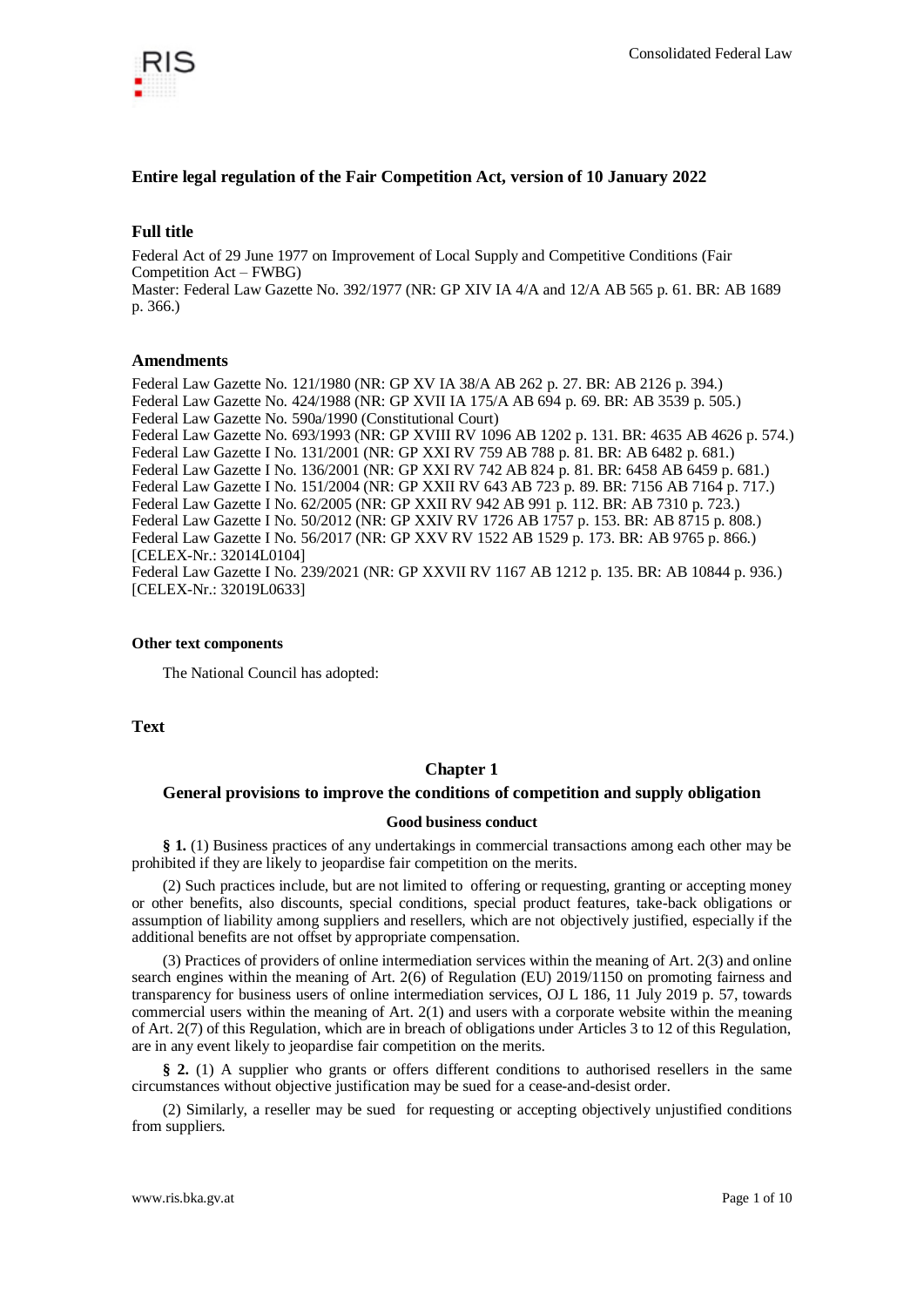

§ 3. The opposing party shall not take any proceedings pursuant to §§ 1 and 2 as a reason to exclude the undertaking affected by a conduct as defined hereunder from further supply or purchase on reasonable conditions.

## **Ensuring local supply and competitiveness**

**§ 4.** (1) Unless otherwise specified in other legal provisions, undertakings shall be free, particularly in choosing their final sellers. Undertakings which usually deliver to final sellers may be obliged to conclude a contract if non-supply to a final seller threatens local supply or significantly affects the final seller's competitiveness in the goods not supplied.

(2) Local supply is deemed to be threatened if a substantial number of consumers is not able to purchase the goods necessary to satisfy needs of daily life at reasonable costs and time without using a motor vehicle or public transport.

(3) The obligation to supply shall be conditional upon counter performance, taking into account the terms and conditions granted to comparable final sellers as well as the supplier's ability to deliver.

(4) Such an obligation to supply shall not be ordered particularly in those cases in which a delivery

- a) is economically unreasonable for the supplier, or
- b) violated a statutory provision or were contra bonos mores.

An ordered obligation to supply shall be revoked upon application if reasons that were decisive for ordering such obligation cease to exist. Upon application, the obligation to supply shall be restricted or revoked if the competitors' economic existence is substantially jeopardised by such obligation.

## **Statutory duty to supply**

**§ 5.** (1) Commercial final sellers may not conceal their stocks of goods serving the necessary needs of daily life. They are obliged to sell to consumers from their stocks of these goods a quantity that is usually given to consumers.

(2) Final sellers pursuant to para. 1 shall grant officials of the district administrative authorities' access to and inspection of their premises and store rooms during the business hours in order to allow for examination of an obligation pursuant to para. 1. They shall also provide the required information to such officials, submit all necessary documents and if required enable them to inspect stock inventories as well as records on incoming and outgoing goods.

When performing their official actions pursuant to para. 2, the officials of the district administrative authorities shall inform the owner of the business or his deputy when entering the business premises or store rooms and shall avoid any disturbance or disruption of business that is not absolutely necessary. Any information obtained during such inspections shall only be used for enforcing para. 1.

#### **Chapter 2**

## **Unfair trade practices in relation to the sale of agricultural and food products**

#### **Subject matter and scope**

**§ 5a.** (1) The provisions of this chapter regulate the combat against unfair trading practices in relation to the sale of agricultural and food products. They serve to implement Directive (EU) 2019/633 on unfair trading practices in business-to-business relationships in the agriculture and food supply chain, OJ no. L 111, as of 25 April 2019 p. 59 (hereafter referred to as "Directive (EU) 2019/633"). The first chapter and the Cartel Act 2005 - KartG 2005, Federal Law Gazette I No. 61/2005, shall remain unaffected.

(2) The provisions of this chapter shall apply to commercial practices relating to the sale of agricultural and food products by

- 1. suppliers who have an annual turnover not exceeding two million euro to buyers who have an annual turnover exceeding two million euro;
- 2. suppliers having an annual turnover of more than two million euro and not more than ten million euro to buyers having an annual turnover of more than ten million euro;
- 3. suppliers having an annual turnover of more than ten million euro and not more than 50 million euro to buyers having an annual turnover of more than 50 million euro;
- 4. suppliers who have an annual turnover of more than 50 million euro and no more than 150 million euro to buyers who have an annual turnover of more than 150 million euro;
- 5. suppliers who have an annual turnover of more than 150 million euro and no more than 350 million euro to buyers who have an annual turnover of more than 350 million euro,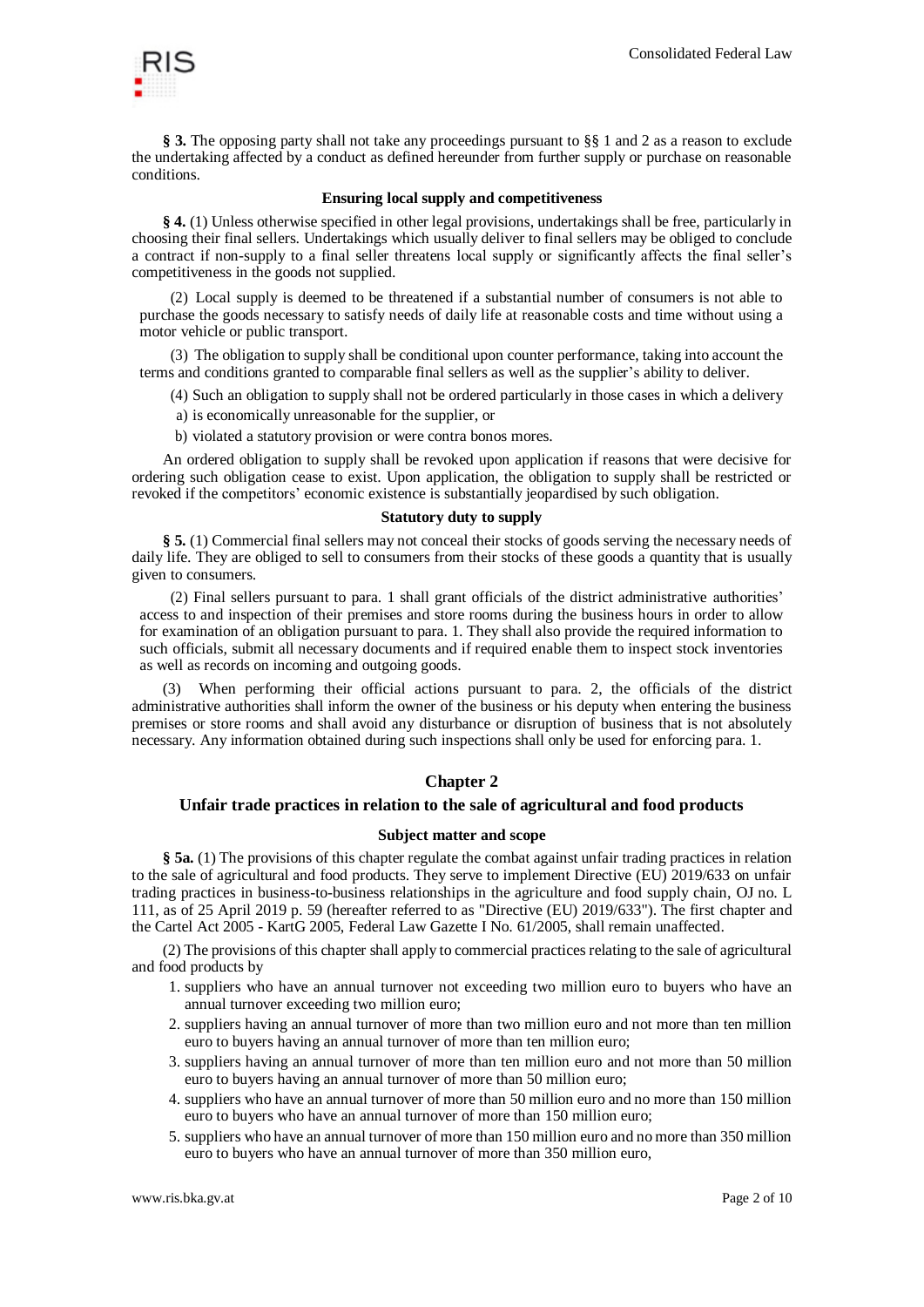

6. suppliers who have an annual turnover of more than 350 million euro and no more than 1 billion euro to buyers who have an annual turnover of more than 5 billion euro.

(3) This chapter applies to sales where either the supplier or the buyer or both are established in the European Union. This chapter shall also apply to services provided by the buyer to the supplier where such services are explicitly mentioned in **Annex I** or **Annex II**. The annual turnover of suppliers and buyers referred to in para. 2 subparas. 1 to 5 shall be understood in accordance with the relevant parts of the Annex to Recommendation 2003/361/EC concerning the definition of micro, small and medium-sized enterprises, OJ no. L 124, 20 May 2003, p. 36, in particular Articles 3, 4 and 6, including the definitions of "autonomous enterprise", "partner enterprise", "linked enterprise" and in accordance with other contents of this Recommendation related to annual turnover.

(4) Where the buyer is a national, regional or local authority, authority body governed by public law or an association made up of one or more of those authorities or one or more of those bodies governed by public law, the provisions of this chapter shall apply to all suppliers with an annual turnover not exceeding 350 million euro.

(5) This chapter shall take precedence over § 459 of the Austrian Commercial Code (Unternehmensgesetzbuch – UGB), dRGBl. S 219/1897, with regard to payment periods.

#### **Definitions**

**§ 5b.** Within the meaning of the provisions of this chapter mean:

- 1. "Agricultural and food products" means products listed in **Annex I** to the Treaty on the Functioning of the European Union and products not listed in that **Annex** but processed from products listed therein for use as food;
- 2. "Buyer" means any natural or legal person, provided that he is not a consumer, wherever that person may be established, or any public authority within the European Union who buys agricultural and food products; the term "buyer" may also refer to a group of such natural and legal persons;
- 3. "Supplier' means any agricultural producer or any natural or legal person, irrespective of his place of establishment, who sells agricultural and food products; the term "supplier" may also include a group of such agricultural producers or a group of such natural and legal persons such as producer organisations, organisations of suppliers and associations of such organisations;
- 4. "Perishable agricultural and food products" means agricultural and food products which, by their nature or at their stage of processing, are not expected to be suitable for sale within 30 days after harvest, production or processing.

# **Prohibition of unfair trade practices**

**§ 5c.** (1) The commercial practices listed in **Annex I** are prohibited. The commercial practices listed in **Annex II** are prohibited unless they have been clearly and unambiguously agreed in advance in the supply agreement or in a subsequent agreement between the supplier and the buyer.

(2) The prohibition pursuant to **Annex I** subpara. 1 (a) shall apply without prejudice

- 1. to the consequences of late payments and the remedies pursuant to §§ 455 to 460 UGB;
- 2. to the possibility of a buyer or supplier to agree on a value sharing clause pursuant to Art. 172a of Regulation (EU) No 1308/2013 on a common organisation of the markets in agricultural products, OJ No L 347, 20 December 2013 p. 671.
- (3) The prohibition pursuant to **Annex I** subpara. 1 (a) shall not apply to payments
- 1. made by a buyer to a supplier if such payments are made under the school scheme pursuant to Art. 23 of Regulation (EU) No 1308/2013;
- 2. made by public authorities whose predominant activity is the provision of health care services;
- 3. made within the framework of supply agreements between suppliers of grapes and must for wine production and their direct buyers, provided that
	- a) the specific payment terms for sales are included in the standard contracts made mandatory under Article 164 of Regulation (EU) No 1308/2013 before 1 January 2019, and that such extension of the model contracts is renewed as from that date without any significant changes to the payment terms to the detriment of suppliers of grapes or must, and
	- b) that the supply agreements between suppliers of grapes or must for wine production and their direct buyers are or become multiannual contracts.

(4) Where the buyer requires payment in the cases referred to in **Annex II** subparas. 2, 3, 4, 5 or 6, the buyer shall, where appropriate, provide the supplier, at the supplier's request, with an estimate of the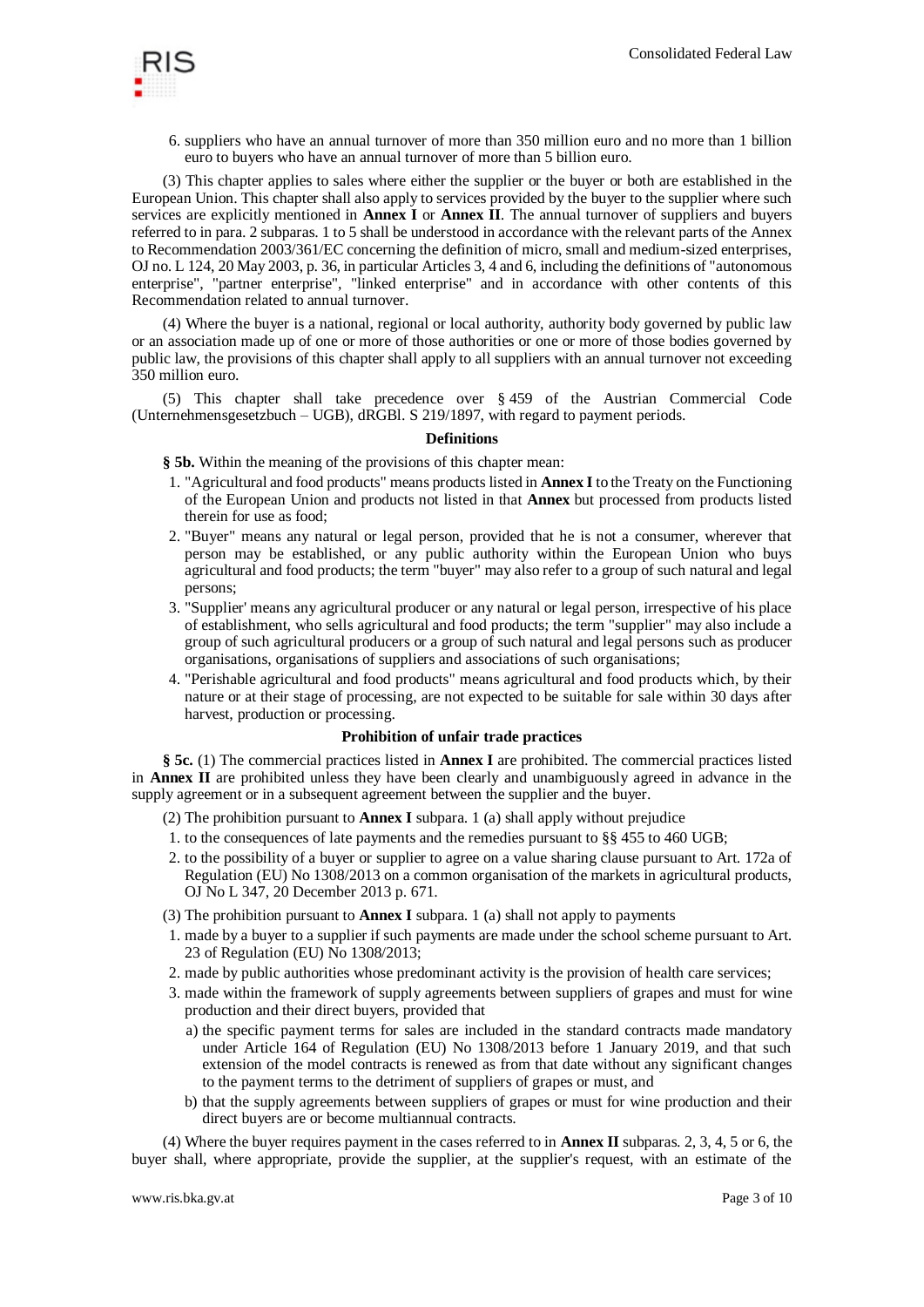

payments per unit or overall payments in writing and, in the cases referred to in **Annex II** subparas. 2, 4, 5 or 6, also with an estimate of the costs and the basis for that estimate in writing.

(5) Should a contract contain a commercial practice listed in **Annex I** or a commercial practice listed in **Annex II** without this having been clearly and unambiguously agreed in advance in the supply agreement or in a subsequent agreement between the supplier and the buyer, these clauses shall be absolutely invalid. The validity of the remaining provisions of the contract shall not be affected.

### **Establishment of an initial contact point**

**§ 5d.** (1) For complaints concerning trade practices in relation to the sale of agricultural and food products, an instruction-free and independent initial contact point shall be established as a department within the meaning of § 278 of the Civil Service Law Act 1979 - BDG 1979, Federal Law Gazette No. 333/1979, at the Federal Ministry of Agriculture, Regions and Tourism with effect from 1 March 2022. The Federal Minister for Agriculture, Regions and Tourism shall provide the initial contact point with the human and material resources required to perform its tasks.

- (2) The initial contact point has the following tasks:
- 1. general counselling activities and analysis of complaint cases,
- 2. referral of the subject matter of the appeal to the respondent in agreement with the appellant,
- 3. commissioning of a conciliation board within the meaning of § 5f at the request of the appellant and the respondent,
- 4. commissioning of an appropriate interest group in agreement with the complainant if the initial contact point deems this appropriate with regard to the handling of a specific complaint or due to the general importance of a complaint beyond the individual case.

(3) The initial contact point shall establish rules of procedure. The rules of procedure shall be submitted to the Federal Minister for Agriculture, Regions and Tourism for approval. The approval shall be given in agreement with the Federal Minister for Digital and Economic Affairs. Within the framework of these rules of procedure, the following shall be regulated in particular:

- 1. the activities to be carried out by the initial contact point,
- 2. the handling of enquiries or complaints received by it,
- 3. information obligations such as maintaining a continuously updated website,
- 4. provisions on cooperation with the investigating authority and interest groups,

(4) To the extent necessary for the performance of its duties under this Federal Act, the initial contact point shall be authorised to obtain information from the parties involved within a reasonable period of time to be set in each case. It shall only be authorised to submit documents to the investigating authority at the request of the appellant.

(5) The services of the initial contact point may be used anonymously and confidentially. Unless waived by the supplier, the initial contact point shall take the necessary measures to adequately protect the supplier's identity and any other information the disclosure of which the supplier believes would be prejudicial. The initial contact point shall be entitled to process all personal data necessary for the execution of its tasks under this chapter.

(6) The initial contact point shall prepare and publish a report on its activities every year. This report shall be submitted to the Federal Minister for Agriculture, Regions and Tourism and the Federal Minister for Digital and Economic Affairs by 15 February of each year and shall be published on the website established pursuant to para. 3 subpara. 3 by 15 March. The report shall include at least the following contents:

- 1. type and number of complaint cases brought to the initial contact point,
- 2. breakdown into different product groups,
- 3. number of complaint cases that could be resolved by the initial contact point itself,
- 4. number of complaint cases that were referred to another authority and
- 5. other perceptions on the behaviour of market participants.

#### **Management and supervision of the initial contact point**

**§ 5e.** (1) The director and a deputy director shall be appointed by the Federal Minister for Agriculture, Regions and Tourism after consultation with the Competition Commission for a maximum period of five years. The provisions of the Tender Act 1989 - AusG, Federal Law Gazette No. 85/1989, shall apply to the appointment of the director. Reappointment for a limited period of time is permissible. The director shall not be bound by any instructions and shall be impartial in the performance of his or her duties. The director and all employees of the initial contact point shall be bound to official secrecy.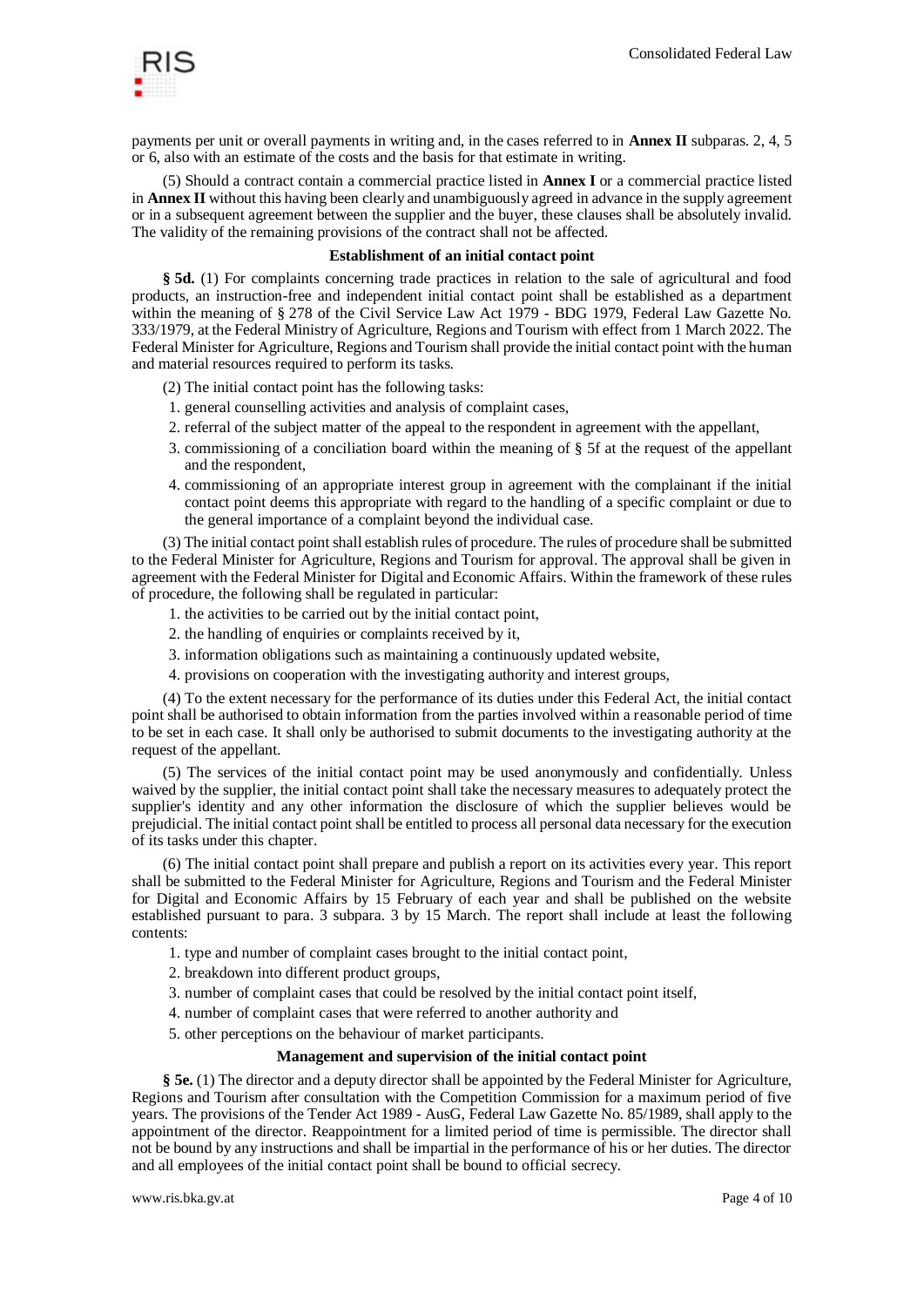

(2) The director and the deputy director may not, for the duration of their function, engage in any other activities which hinder them in the performance of their duties or which are likely to cast doubt on their complete impartiality or otherwise jeopardise essential interests of their function.

(3) The Federal Minister for Agriculture, Regions and Tourism may dismiss the director or the deputy director if he or she

- 1. is permanently unable to perform the duties associated with his or her function due to his or her state of health or
- 2. if he or she has grossly violated or permanently neglected the duties associated with his or her function.

(4) The initial contact point shall be subject to supervision by the Federal Minister for Agriculture, Regions and Tourism. The supervision shall extend to

1. compliance with the laws and ordinances,

- 2. the fulfilment of the tasks incumbent on the initial contact point under this Act and
- 3. the budgetary management of the initial contact point.

(5) The Federal Minister for Agriculture, Regions and Tourism shall supervise the initial contact point to ensure that it fulfils the tasks incumbent upon it by law, does not violate the laws and ordinances in the performance of its tasks and does not exceed its scope of duties. The Federal Minister for Agriculture, Regions and Tourism shall be entitled to obtain information within the scope of his or her competence pursuant to paras. 3 and 4. The initial contact point shall provide the requested information without undue delay, but within two weeks at the latest. In order to perform the tasks of the national contact point, the Federal Minister for Digitisation and Economic Location shall be provided with the necessary information.

### **Commissioning of a conciliation board**

**§ 5f.** (1) The initial contact point may refer conciliations within the meaning of § 5d para. 2 subpara. 3 to a conciliation board agreed upon by the complainant and the respondent.

(2) Only a conciliation board established by a corporation under public law, in particular by a chamber of notaries or a bar association, may be considered as a conciliation board within the meaning of para. 1.

### **Proceedings before the investigating authority**

**§ 5g.** (1) A supplier established in Austria may file complaints with the investigating authority. Other suppliers may file a complaint with the investigating authority if the buyer suspected of being involved in an unfair commercial practice is established in Austria. If the complaint concerns a buyer in another member state, the complaint shall be forwarded via the national contact point to the investigating authority in the other member state where the buyer is established. The investigating authority may also initiate and conduct investigations ex officio.

(2) Producer organisations, other supplier organisations and associations of such organisations, may, at the request of one or more of their members or, where appropriate, at the request of one or more members of their member organisations, file a complaint with the investigating authority if those members consider that they have been subjected to an unfair trade practice. Other organisations representing suppliers may file a complaint at the request of a supplier and in the interest of that supplier, provided that such organisations are independent legal entities which pursue a non-profit purpose in their activities.

(3) The investigating authority shall, at the request of the person concerned or the organisation, take the necessary measures to adequately protect the identity of the appellant or the members or suppliers referred to in para. 2, as well as any other information the disclosure of which, in the appellant's opinion, would be prejudicial to the interests of the appellant or the members or suppliers. The appellant shall identify any information in respect of which he requests confidential treatment.

(4) The investigating authority shall inform the appellant informally within a reasonable period of time whether it will initiate investigations. If it does not see sufficient grounds for a violation of provisions of this chapter, it shall inform the appellant of the reasons for not initiating the proceedings. Complaints that are not sufficiently substantiated may be referred to the initial contact point.

(5) The investigating authority is also authorised, insofar as this is necessary for the execution of its duties under this chapter,

- 1. to request information from undertakings and associations of undertakings within a reasonable period of time to be set in each case,
- 2. to inspect and analyse business documents which are accessible in or from the undertaking, irrespective of the form in which they are available, or to have them inspected and examined by qualified experts, to make copies of and extracts from the records, and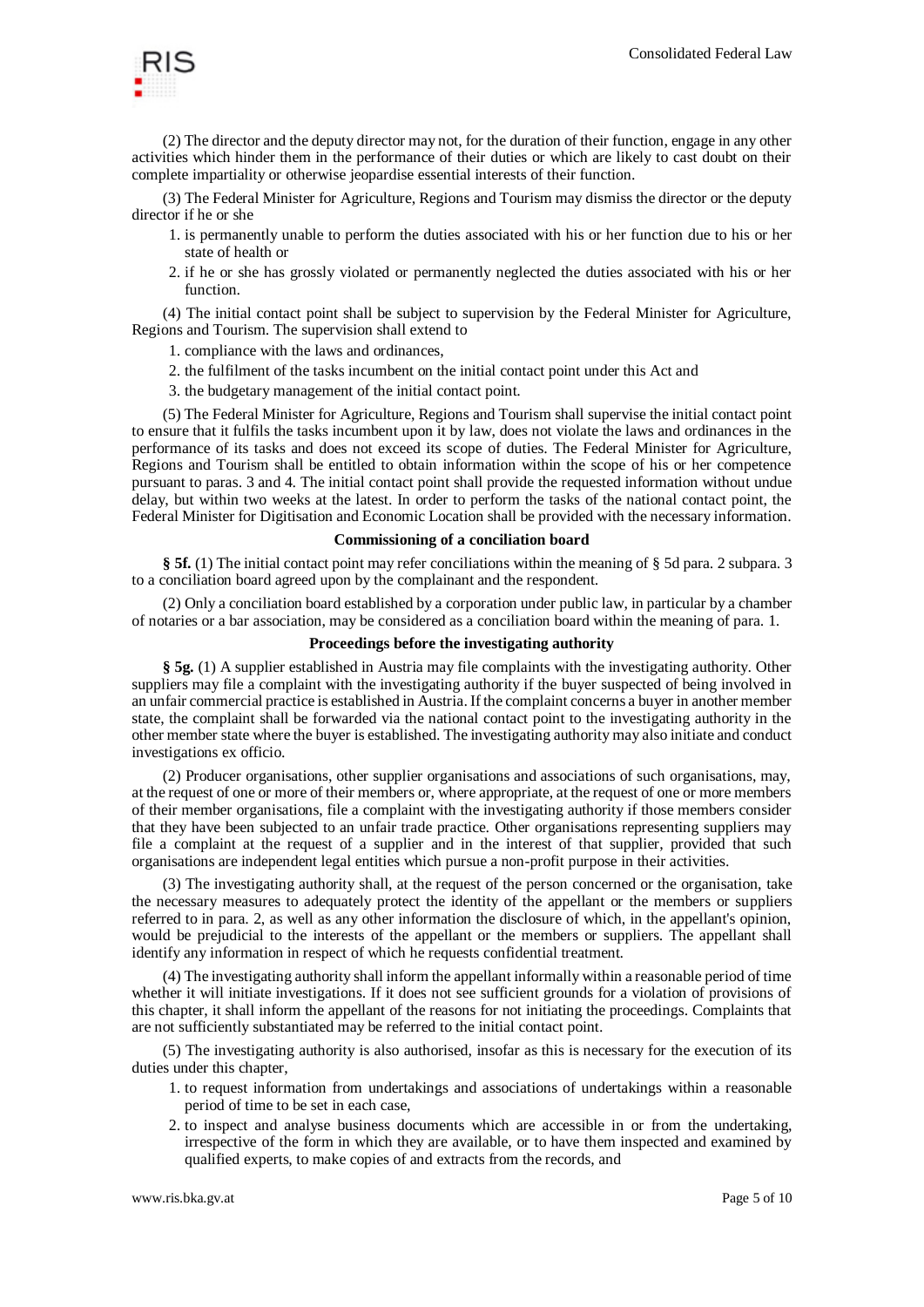

3. to request in situ any information required to conduct investigations as well as request from all representatives or employees of the undertaking or the association of undertakings explanations on circumstances or documents which are related to the subject and purpose of the investigation.

(6) At the request of the investigating authority, the Cartel Court shall order a search of the premises if this is necessary to obtain information from business records and there is a reasonable suspicion of an infringement of § 5c. The provisions of § 12 paras. 3 to 6 of the Competition Act - WettbG, Federal Law Gazette I No. 62/2002, shall apply mutatis mutandis.

(7) The provision of information and the submission of documents pursuant to para. 5 may also be ordered by means of an administrative decision in application of the General Administrative Procedure Act (Allgemeines Verwaltungsverfahrensgesetz - AVG), Federal Law Gazette No. 51/1991. An appeal against this decision to the Federal Administrative Court shall not have a suspensive effect. Upon request, the appellate authority shall grant suspensive effect within two weeks after submission of the appeal, if this is justified after weighing all interests involved.

(8) An undertaking, an association of undertakings or a representative within the meaning of § 11a para. 5 WettbG who provides incorrect or misleading information in an information notice pursuant to para. 5 subparas. 1 and 3 commits an administrative offence punishable by a fine of up to EUR 25,000 by the investigating authority. Anyone who fails to provide information, or provides incorrect, misleading or incomplete information, in contravention of an administrative decision under para. 7 commits an administrative offence and shall be liable to a fine of up to EUR 75,000 imposed by the investigating authority.

(9) Information obtained in the course of investigations may only be used for the purpose pursued by the investigative act. The investigating authority shall be entitled to process all personal data required for the execution of its tasks under this chapter.

#### **Cooperation within the framework of pan-European enforcement**

**§ 5h.** (1) The national contact point for the exchange of information within the framework of the European Union shall be established in the Federal Ministry for Digital and Economic Affairs. The national contact point is responsible for assisting the European Commission as well as cooperating with the European Commission and the other authorities of the member states, whereby it may entrust the investigating authority with participation in meetings of the European information exchange or other specific tasks.

(2) The investigating authority may make requests for administrative assistance to authorities of other member states. It is obliged to provide administrative assistance to authorities of other member states. The administrative assistance concerns in particular requests for information as well as investigations regarding § 5c para. 1 in the case of buyers who are established in Austria. The investigating authority shall inform the national contact point about requests for administrative assistance to authorities in other member states.

(3) The investigating authority shall prepare an annual report on its activities subject to the scope of application of this chapter, indicating, inter alia, the number of complaints received in the previous year and the number of investigations initiated or completed in the previous year. This report shall include a summary description of the facts, the result of the investigation and, if applicable, the decision taken for each completed investigation, in compliance with the confidentiality obligations laid down in § 5g para. 3. The investigating authority shall submit its report by 15 February of each year to the Federal Minister for Digital and Economic Affairs, who, in agreement with the Federal Minister for Agriculture, Regions and Tourism, shall submit an overall report to the European Commission by 15 March of each year. This overall report shall in particular contain all relevant information on how the provisions of this chapter were applied and enforced in the previous year.

## **Chapter 3**

## **Procedural and other provisions**

## **Procedural rules**

**§ 6.** (1) The Cartel Court shall have jurisdiction to prohibit conduct under § 1 and 3, unjustified conditions under § 2 and unfair trade practices under § 5c, as well as to order, restrict or cancel an obligation to deliver under § 4, provided that the claim is based exclusively on this Federal Act. The provisions of the Cartel Act on court organisation shall apply mutatis mutandis. The provisions of Part V Chapter 1 (Cartel Court and Higher Cartel Court) of the Cartel Act 2005, shall apply mutatis mutandis.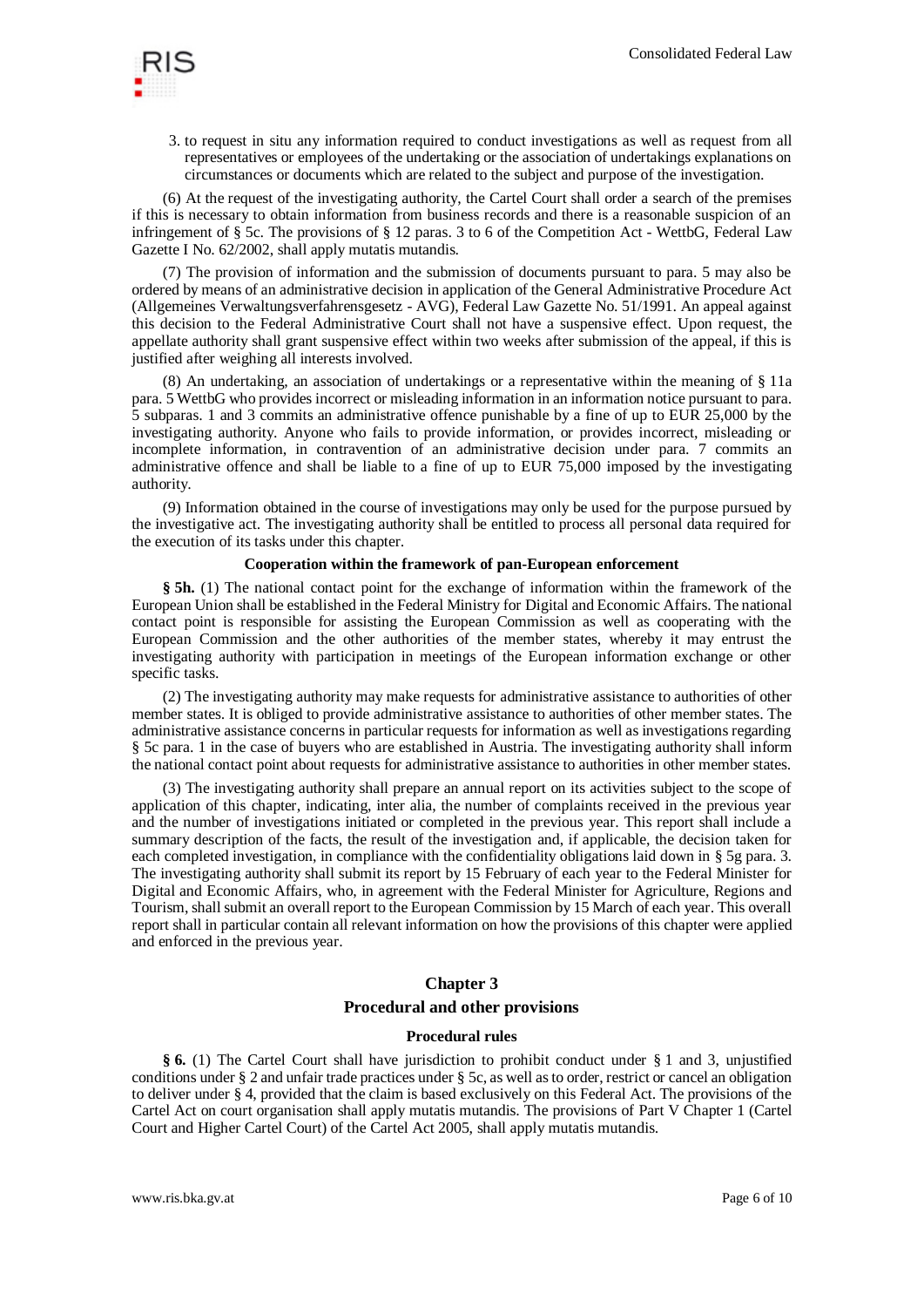

*(2) Upon application by the investigating authority pursuant to chapter 2, the Cartel Court may impose a fine of up to a maximum amount of EUR 500,000 on a buyer within the meaning of § 5b(2) who infringes the provisions of § 5c. In assessing the fine, particular consideration shall be given to the gravity and duration of the infringement, the enrichment gained by the infringement, the degree of fault and the economic capacity. § 33 KartG 2005 shall apply mutatis mutandis.(Note: Para. 2 comes into force on 1 May 2022)*

(3) Final decisions prohibiting an infringement of the provisions of § 5c and imposing a fine shall be published by the Cartel Court. The publication shall state the parties involved and the essential content of the decision including the sanctions imposed. It shall take into account a legitimate interest of the undertakings in the protection of their business secrets. § 37 of the Cartel Act 2005 shall apply mutatis mutandis.

(4) The investigating authority under this Federal Act may refrain from making an application to the Cartel Court if this could reveal the identity of the appellant or other information the disclosure of which, in the appellant's view, would be prejudicial to his legitimate interests and he has requested confidential treatment under § 5g para. 3.

**§ 7.** (1) For proceedings before the Cartel Court and the Supreme Cartel Court, the general provisions laid down in the Non-Contentious Proceedings Act<sup>3</sup> shall apply, including the principle that legal expenses shall not be reimbursed, taking into account the particularities set forth in §§ 47 and 49 of the Cartels Act 2005 (KartG 2005), unless otherwise stated in the following.

(2) Applications pursuant to §§ 1 to 4 may be filed by:

- 1. the Federal Competition Authority, the Federal Cartel Prosecutor, the Federal Economic Chamber, the Federal Chamber of Labour and the Presidential Conference of Chambers of Agriculture or a chamber of agriculture; these entities shall be party to the proceedings, even if they are not applicants;
- 2. associations that represent economic interests of undertakings if these interests are affected by the subject of the proceedings;
- 3. any undertaking whose legal or economic interests are affected by the subject of the proceedings.
- (2a) The following shall be entitled to apply for injunctive relief in the case of infringements of § 5c
- 1. the investigating authority within the meaning of chapter 2, the Federal Cartel Prosecutor, the Austrian Federal Economic Chamber and a Chamber of Agriculture or the Presidential Conference of Chambers of Agriculture; even if they are not applicants, they shall have party status in the proceedings;
- 2. associations that represent economic interests of undertakings, producer organisations, other supplier organisations and associations of such organisations, if these interests are affected by the subject matter of the proceedings;
- 3. any entrepreneur whose legal or economic interests are affected by the subject matter of the proceedings.

(2b) The investigating authority within the meaning of chapter 2 is the Federal Competition Authority. The investigative powers under the Competition Act shall apply mutatis mutandis.

(3) All deadlines shall be set by the presiding judge of the competent court division, except for the four-week statutory period of time to lodge an appeal against a final decision and for submitting the reply tosuch appeal. The period of time to be set by the presiding judge shall be at least eight days, except for proceedings pursuant to para. 4.

(4) Insofar as the prerequisites for the prohibition of an infringement are certified, the Cartel Court shall, upon application of a party, issue the necessary orders with an interim injunction. The opposing party shall be heard before the issuance of an interlocutory injunction. The appeal against such a decision shall not have suspensive effect. At the request of the appellant, the Cartel Court shall grant suspensive effect to the appeal if this is justified after weighing all interests involved.

(5) Any facts or evidence which according to the contents of the files were not submitted to the Cartel Court, may only be submitted in the appeal proceedings in the event that it is credibly shown (§ 274 Code of Civil Procedure – Zivilprozessordnung (ZPO)) that these facts only occurred after the decision had been taken by the Cartel Court or that without the party's fault such facts and evidence, in the same way as the newly requested evidence, hadbecome known only after that time, or that the party without fault of its own had not been able to submit such facts or evidence in good time.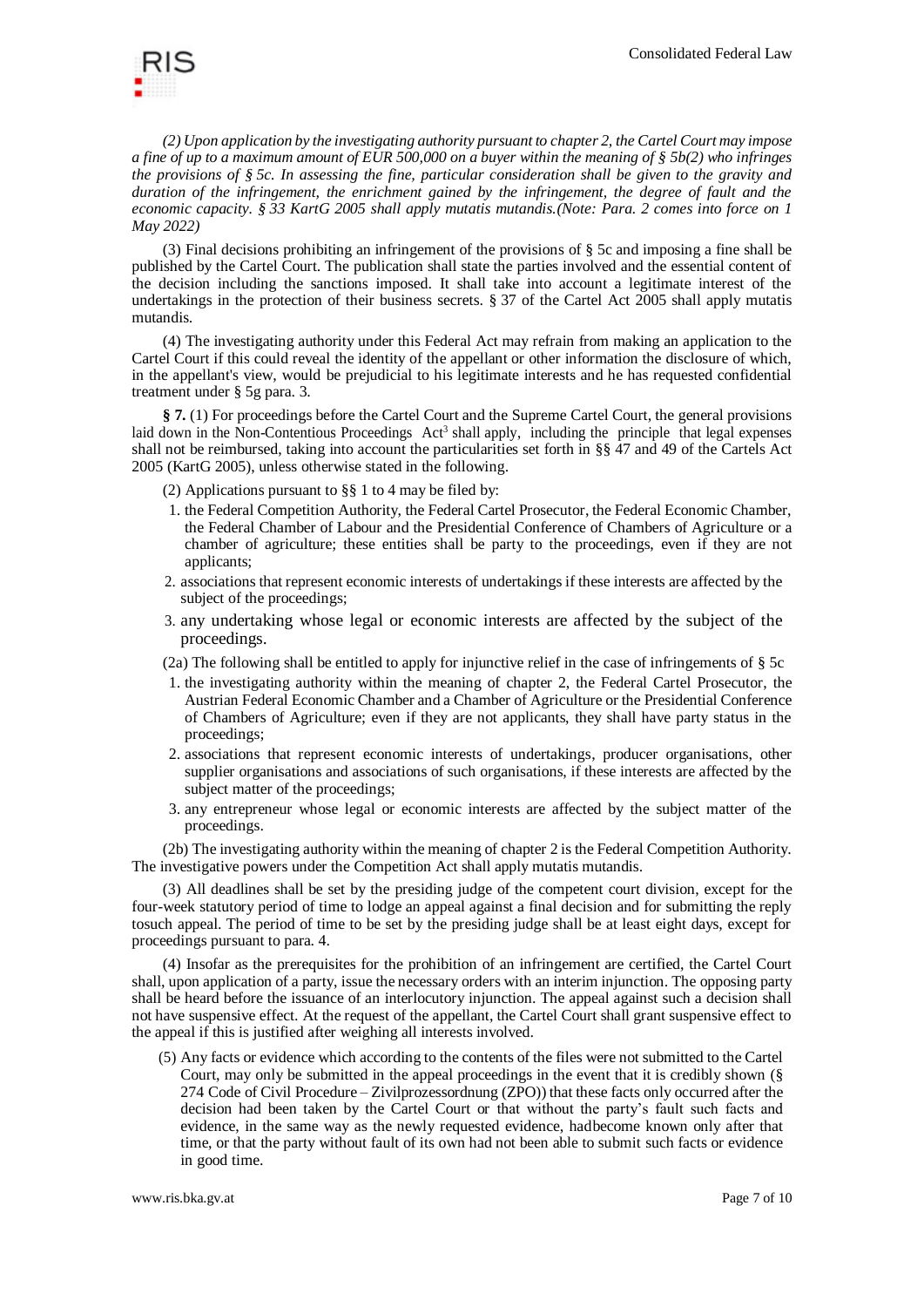

(6) Settlement agreements shall be permissible; they shall not be subject to any fees.

(7) Interlocutory injunctions of the Cartel Court, final decisions of the Cartel Court and the Supreme Cartel Court as well as any settlements reached by them constitute enforcement titles. In cases of §§ 1 to 3, the enforcing creditor is the affected undertaking, in case of § 4 the final seller affected by non-supply. If nosuch affected party exists, the applicant may enforce execution. Requests to approve and enforce execution,based on enforcement titles pursuant to §§ 1 to 3, may be filed at the district court of the legal district in which the party obliged has its general place of jurisdiction in case of any legal disputes (§§ 66, 75 Court Jurisdiction Act – Jurisdiktionsnorm (JN)), otherwise at the district court specified in § 18 of the Enforcement Act – Exekutionsordnung (EO).

The court fee shall be set on a sliding-scale between EUR 70 and EUR 3,500. In case of nonsuccess, the sued party shall be liable to pay. §§ 51 to 57 Cartel Act 2005 shall apply.

(9) Upon application by a party, the presiding judge may authorise such party to publish the final decision on a conduct pursuant to  $\S$ § 1 and 2 at the expense of the opposing party within a specified period of time. The scope and form of publication shall be specified in the decision. Upon application, the presiding judge shall by order of the court fix the costs of publication and impose their reimbursement on the opposing party.

## **Penal provisions**

**§ 8.** (1) Anyone who infringes provisions set forth in § 5 para. 1 or 2, shall be deemed to commit an administrative offence and shall be punished by a fine of up to EUR 2,180 imposed by the district administrative authorities. § 370 of the Trade Regulations 1973 (Gewerbeordnung von 1973) shall apply.

(2) Repeated infringements of  $\S$  5 para. 1 and 2 shall be deemed to be offences pursuant to  $\S$  87 para. 1subpara. 2 (a) of the Trade Regulations 1973.

(3) Law enforcement officials shall assist in the enforcement of § 5 as officials of the district administrative authorities by taking actions to prevent imminent administrative offences pursuant to § 8 para. 1, as well as any actions necessary to initiate and implement the respective administrative penal proceedings.

### **Final and transitional provisions**

**§ 9.** Provisions on unfair competitions shall remain unaffected by this Federal Act.

**§ 9a.** Insofar as this federal act refers to provisions of other federal acts, these shall apply in their respective applicable version.

**§ 10.** The following shall be responsible for the enforcement of this federal act with regard to

- 1. §§ 5, 5a, 5b, 5c, 5g, 5h and 8, the Federal Minister for Digital and Economic Affairs,
- 2. § 5d paras 1, 2 and 4 to 6, §§ 5e and 5f the Federal Minister for Agriculture, Regions and Tourism,
- 3. § 5d par. 3, the Federal Minister for Agriculture, Regions and Tourism in agreement with the Federal Minister for Digital and Economic Affairs, and
- 4. the remaining provisions shall be entrusted to the Federal Minister of Justice.
- **§ 11.** (1) This Federal Act shall enter into force as of 1 October 1977.

(2) § 8 para. 1 as amended in Federal Law Gazette I No. 136/2001 shall enter into force as of 01January 2002.

(3) § 8 para. 3 as amended in Federal Law Gazette I No. 50/2012 shall enter into force as of 01 September 2012.

(4) This Federal Act as amended in Federal Law Gazette I No. 62/2005 shall enter into force as of 01 January 2006.

(5) The title "Federal Act on the Improvement of Local Supply and Competitive Conditions (Fair Competition Act - FWBG)", the chapter title and heading of the 1st chapter, the 2nd chapter, the chapter title and heading of the 3rd chapter, § 6 paras. 1, 3 and 4, § 7 paras. 2, 2a, 2b and 4, § 9a, § 10, **Annex I** and **Annex II** each as amended by Federal Law Gazette I No. 239/2021 shall enter into force on the day following the promulgation.  $\frac{8}{5}$  6 para. 2 shall enter into force on 1 May 2022. Delivery agreements concluded before the entry into force of this Federal Act must be brought into conformity with this Federal Act by 1 May 2022.  $\frac{8}{9}$  5a para. 2 subpara. 6 shall expire on 31 December 2025.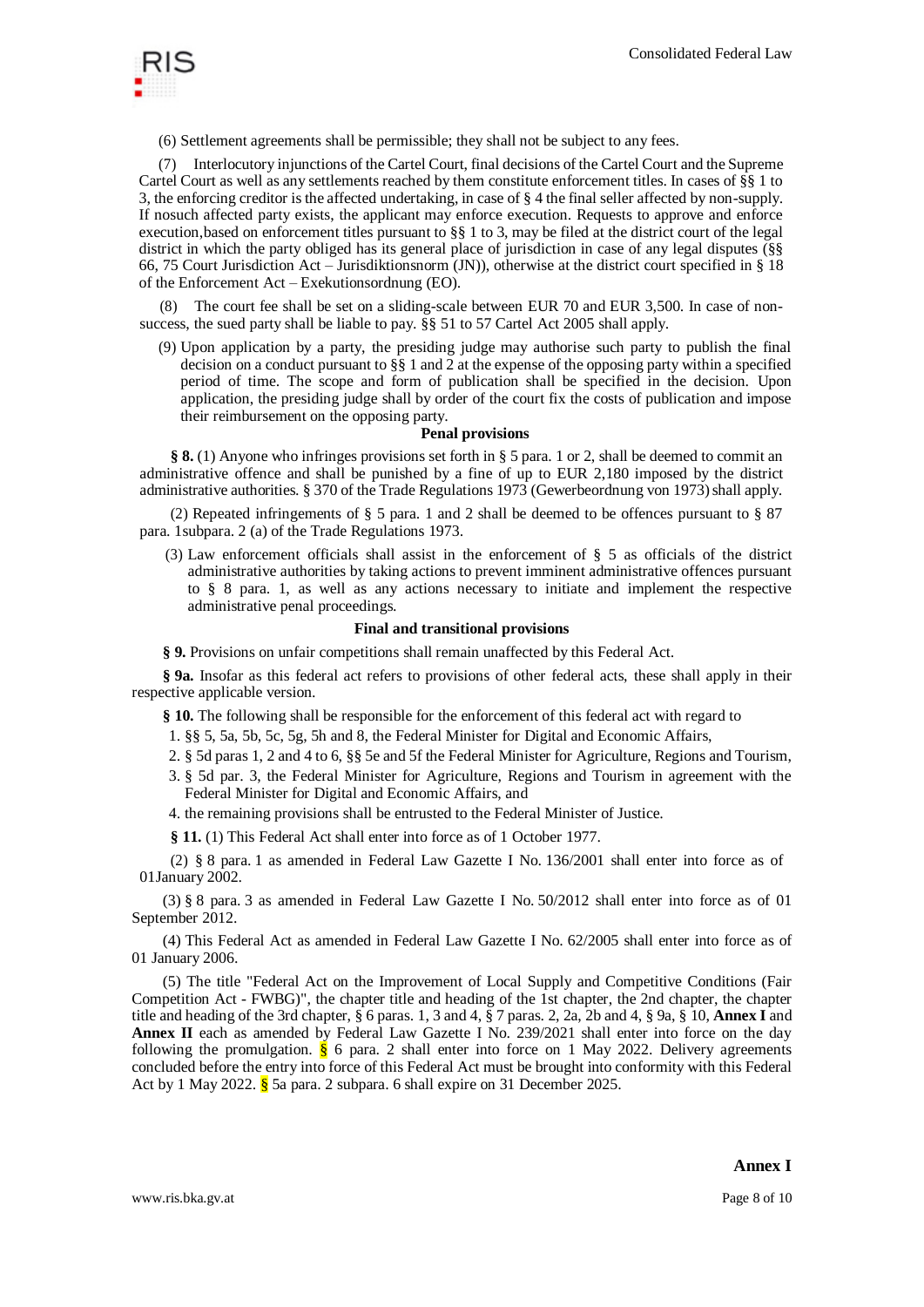

# **Trade practices that are prohibited under all circumstances:**

- 1. The buyer pays the supplier,
	- a) if the supply agreement specifies a regular delivery of products,
		- i) for perishable agricultural and food products more than 30 days after the expiry of the agreed delivery period in which deliveries have been made or more than 30 days after the date of determination of the amount payable for that delivery period, whichever is the later;
		- ii) for other agricultural and food products more than 60 days after the end of the agreed delivery period in which deliveries have been made or more than 60 days after the date of determination of the amount to be paid for that delivery period, whichever is the later. For the purposes of the payment periods referred to in this clause, it shall in any event be assumed that the agreed delivery periods do not exceed one month;
	- b) if the supply agreement does not specify a regular delivery of products,
		- i) for perishable agricultural and food products more than 30 days after the date of delivery or more than 30 days after the date of determination of the amount to be paid, whichever is the later;
		- ii) for other agricultural and food products more than 60 days after the date of delivery or more than 60 days after the determination of the amount to be paid, whichever is the later.

If the buyer determines the amount to be paid, then, without prejudice to subpara. (a) and (b), the following shall commence

- i) the payment period referred to in subpara. (a) shall begin at the end of the agreed delivery period during which deliveries have been made; and
- ii) the payment period referred to in subpara. (b) shall commence on the date of delivery.
- 2. The buyer cancels the order of perishable agricultural and food products at such short notice that a supplier cannot reasonably be expected to find an alternative means of commercialising or using those products; a cancellation period of less than 30 days before delivery shall be deemed to be short notice in any case.
- 3. The buyer unilaterally modifies the terms of an agriculture and food supply agreement with respect to the frequency, method, place, timing or extent of delivery of agricultural or food products, quality standards, payment terms or prices, or with respect to the provision of services, to the extent that they are expressly referred to in **Annex II**.
- 4. The buyer requries payments from the supplier that are not related to the sale of the supplier's agricultural and food products.
- 5. The buyer requires the supplier to pay for quality degradation or loss of agricultural and food products occurring on the buyer's premises or after transfer of ownership to the buyer if the quality degradation or loss is not caused by the supplier's negligence or wilful misconduct.
- 6. The buyer refuses to confirm in writing the terms of a supply agreement between the buyer and the supplier for which the supplier has requested written confirmation. This shall not apply where the supply agreement relates to products to be supplied by a member of a producer organisation, including a cooperative, to the producer organisation of which the supplier is a member, if the statutes of that producer organisation or the rules and decisions resulting from or provided for in those statutes contain provisions having an effect similar to that of the terms of the supply agreement.
- 7. The buyer acquires or uses trade secrets of the supplier unlawfully within the meaning of Directive (EU) 2016/943 on the protection of confidential know-how and business information (trade secrets) against unlawful acquisition, use and disclosure, OJ No. L 157, 15 June 2016 p. 1, or discloses them unlawfully within the meaning of the said Directive.
- 8. The buyer threatens the supplier with retaliatory measures of a commercial nature or takes such measures against the supplier if the supplier asserts its contractual or legal rights, including by filing a complaint with the investigating authority or cooperating with an investigation.
- 9. The buyer requires compensation from the supplier for the costs of handling customer complaints in connection with the sale of the supplier's products, although there was neither negligence nor wilful misconduct on the part of the supplier.
- 10. In the event of the existence of an economic imbalance, the buyer grants the supplier different conditions compared to other contracting parties for equivalent performance without objective justification, in particular with regard to the price level or the terms of payment.